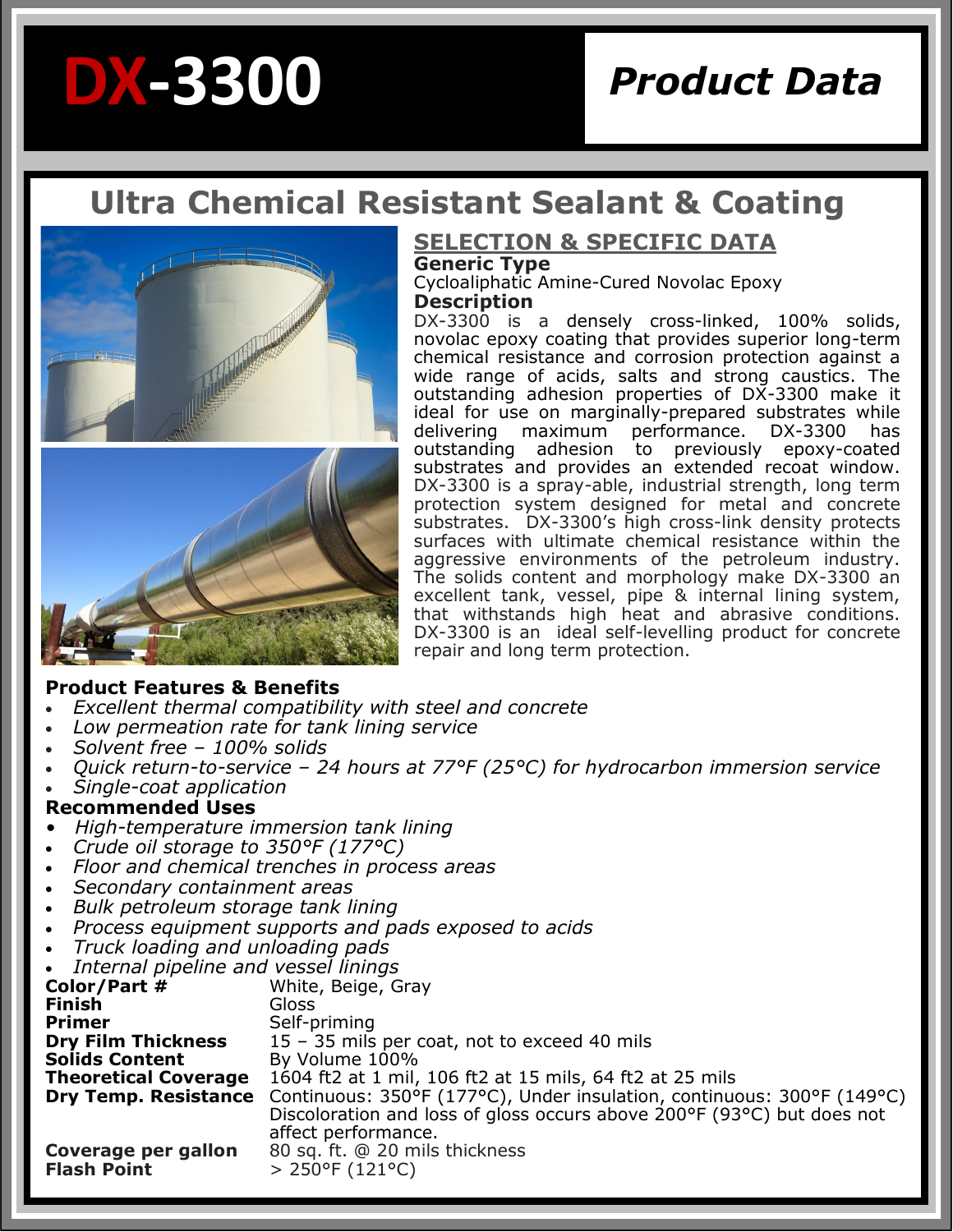#### **PRODUCT DATA SHEET** 2.

## **DX-3300**

## **SUBSTRATES & SURFACE PREPARATION**

**All Surfaces must be clean, dry and free of contaminants.**<br> **Steel Immersion:** SSPC-SP10 Near-White Metal Blast SSPC-SP10 Near-White Metal Blast with angular profile of

 $2.5 - 3.5$  mils.

 **Non-immersion:** SSPC-SP6 1.5 – 3.0 mils SSPCSP2 or SP3 are suitable cleaning methods for mild environments.

**Concrete/CMU** Concrete must be cured 28 days at 75°F (24°C) and 50% relative humidity or equivalent. Prepare surfaces in accordance with ASTM D4258 Surface Cleaning of Concrete and ASTM D4259 Abrading Concrete. Voids in concrete may require surfacing. Mortar joints should be cured a minimum of 15 days.

*\* Dynesic DX-1100 primer must be applied prior to application on concrete surfaces. \* For previously painted surfaces contact Dynesic Technical Service Department.* 

### **CHEMICAL RESISTANCE**

Ammonium Hydroxide (38% Hydrogen Chloride content) Phosphoric Acid to 100% Aromatic & Aliphatic Solvents Hydrofluoric Acid up to 8% Potassium Hydroxide Black Liquor **Salts** Hydrogen Sulfide Salts Salts Butyl Acetate **Lithium Chloride Communist Communist Communist Communist Communist Communist Communist Communist Communist Communist Communist Communist Communist Communist Communist Communist Communist Communist Communis** Butyl Carbitol MEK up to 10.5% Chlorinated Solvents (except Methylene Chloride) Mineral Acids New Sulfuric Acid up to 98% Chlorides **Nitric Acid up to 10%** White Liquor Chromic Acid up to 30% (Many) Organic Acids The Mater - Fresh, waste, Hydrochloric Acid up to 100% Phosphates non-potable

#### **MIXING & THINNING**

**Mixing** Power mix separately, then combine and power mix. DO NOT MIX PARTIAL KITS.

**Thinning Spray:** Up to 6.5 oz/gal (5%) w/ Acetone or Xylene **Brush:** Up to 16 oz/gal (12%) w/ Acetone or Xylene

**Roller:** Up to 16 oz/gal (12%) w/ Acetone or Xylene

\* *Use of thinners other than those supplied or recommended by Dynesic may adversely affect product performance and void product warranty, whether expressed or implied.* 

**Ratio** 3:1 Ratio (A to B) by Volume

**Pot Life** 35 minutes at 75°F (24°C), shorter at higher temperatures.

*\* Do not keep the blended coating in the original container unless immediate use is planned. Otherwise, exothermic heat created during the curing process will considerably shorten the pot life. Pour the coating into a rolling tray or large aluminum-basting pan. Try to keep the depth of the coating in the tray below 3/8".* 

#### **APPLICATION EQUIPMENT GUIDELINES**

Listed below are general equipment guidelines for the application of this product. Job site conditions may require modifications to these guidelines to achieve the desired results. **Spray Application (General)** 

This is a 100% solids coating and may require adjustments in spray techniques. Wet film thickness is easily and quickly achieved. The following spray equipment has been found suitable and is available from manufacturers such as Binks, DeVilbiss and Graco.

**Airless Spray Plural Component** 

**Tip Size:** 0.025 – 0.029 in reversible type **Diameter of Part A Fluid Line:** 1/2 in ID **Diameter of Part B Fluid Line:** 3/8 in ID **Spray Line:**  $1/2$  in ID x 50 feet maximum **Diameter of Whip:**  $1/4 - 3/8$  in ID **Length of Whip:** 20 ft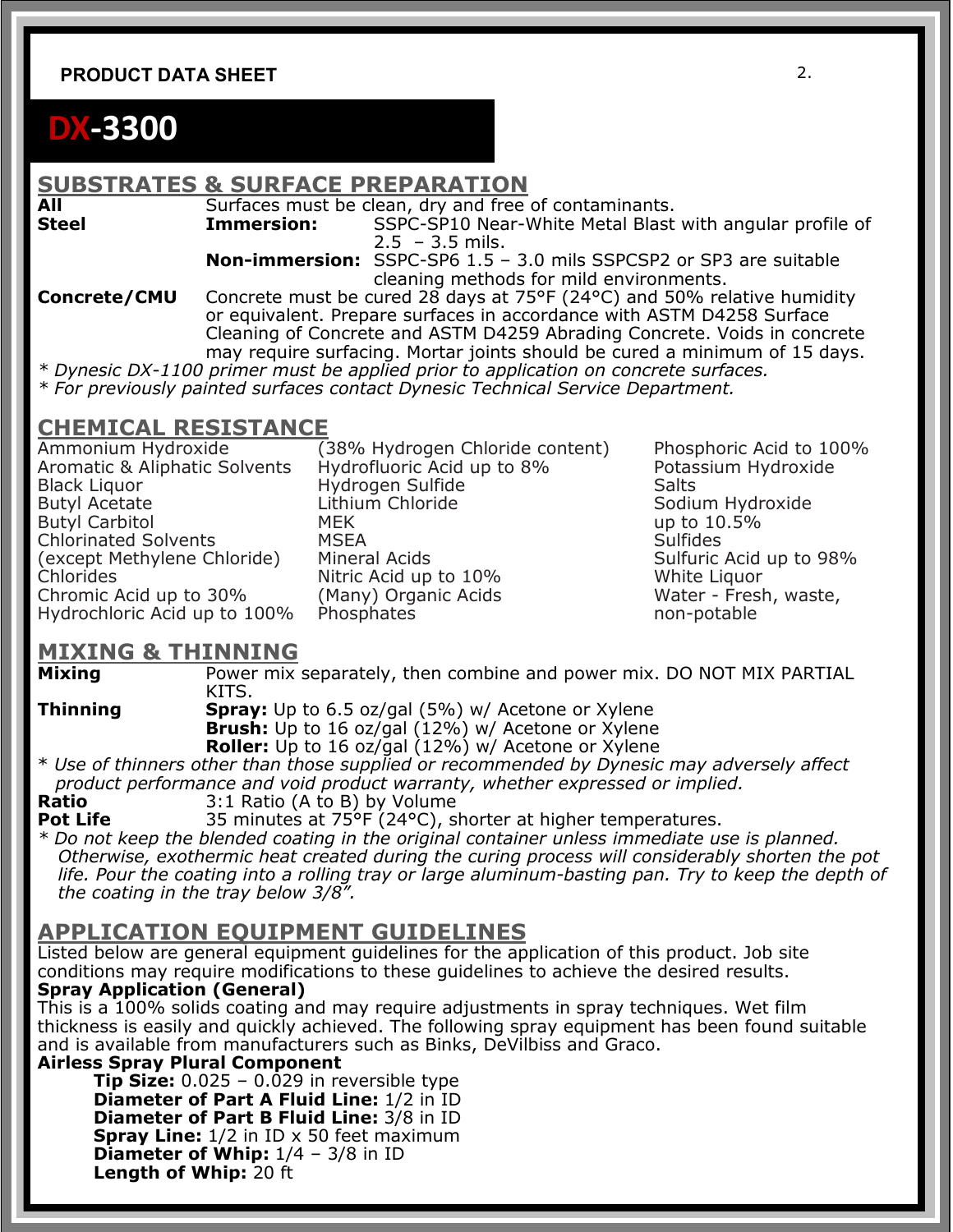#### **PRODUCT DATA SHEET** 3.

## **DX-3300**

**Power Pump Ratio:** 56:1 or greater **Static Mixer:** 2 x 1/2 in ID x 12 in long behind mixing valve **Part A Temperature:** 130°F – 135°F (54°C – 57°C) in reservoir tank **Part B Temperature:** 90°F – 95°F (32°C – 35°C) in reservoir tank

**Airless Spray Single Leg or Hot Pot Pump Size:** 56:1 or greater

**Hose Length/Diameter:** 50 ft x 3/8''

**Whip Length/Diameter:** 10 ft x 1/4''

**Tip Size:** 0.023 in – 0.027 in

**Output:** 5600 – 7000 psi filter removed

*\* Part A resin and Part B hardener should be heated individually to 75 – 85°F before mixing so product will atomize properly in delivering paint to the substrate. Mixed product should be sprayed within 20 minutes after mixing.* 

#### **Brush & Roller (General)**

Multiple coats may be required to obtain desired appearance, recommended dry film thickness and adequate hiding. Avoid excessive re-brushing or re-rolling. For best results, tie in within 10 minutes at 75°F (24°C).

**Brush** Use a medium bristle brush.<br>**Roller** Use a short-nan synthetic ro

Use a short-nap synthetic roller cover with phenolic core.

#### **CLEANUP & SAFETY**

**Cleanup** Use MEK or Acetone. In case of spillage, absorb and dispose of in accordance with local applicable regulations.

**Safety** Read and follow all caution statements on this product data sheet and on the SDS for this product. Wear protective clothing, gloves and use protective cream on face, hands and all exposed areas.

#### **PACKAGING, HANDLING & STORAGE**

**Shelf Life** Part A: 12 months at 75°F (24°C) Part B: 12 months at 75°F  $(24^{\circ}C)$ 

\* *When kept at recommended storage conditions and in original unopened containers.* 

**Shipping Weight (Approximate)** 1 Gallon Kit: 13 lbs (6kg)<br>4 Gallon Kit: 55 lbs (25 kg) 200 Gallon Drums Kit: 2,560 lbs (1,164 kg)

**Storage Temperature & Humidity** 40° – 110°F (4° – 43°C)

0 – 100% Relative Humidity **Storage Store in a dry, well-ventilated area, indoors. Maintain** products in original packaging and sealed until ready for use. Avoid exposure to direct sunlight or extreme temperatures.

#### **PERFORMANCE DATA**

| <b>TEST METHOD</b>             | <b>SYSTEM</b>       | <b>RESULTS</b>        |
|--------------------------------|---------------------|-----------------------|
| Adhesion ASTM D4541 Dry        | Blasted Steel 1 ct. | $>3,000$ psi          |
| Adhesion ASTM D4541 Wet        | Blasted Steel 1 ct. | $>3,000$ psi          |
| 5 days 70°C water              |                     |                       |
| Abrasion Resistance ASTM D4060 | 1000 cycles, CS17   | 0.51 mils loss of DFT |
| ASTM D4060                     | wheel 1000 g load   | 1,960 cycles per mil  |
| Compressive Strength ASTM C109 | Blasted Steel 1 ct. | $10,000 - 13,000$ psi |
| Hardness ASTM D2240            | Blasted Steel 1 ct. | 83 - 90 Shore "D"     |